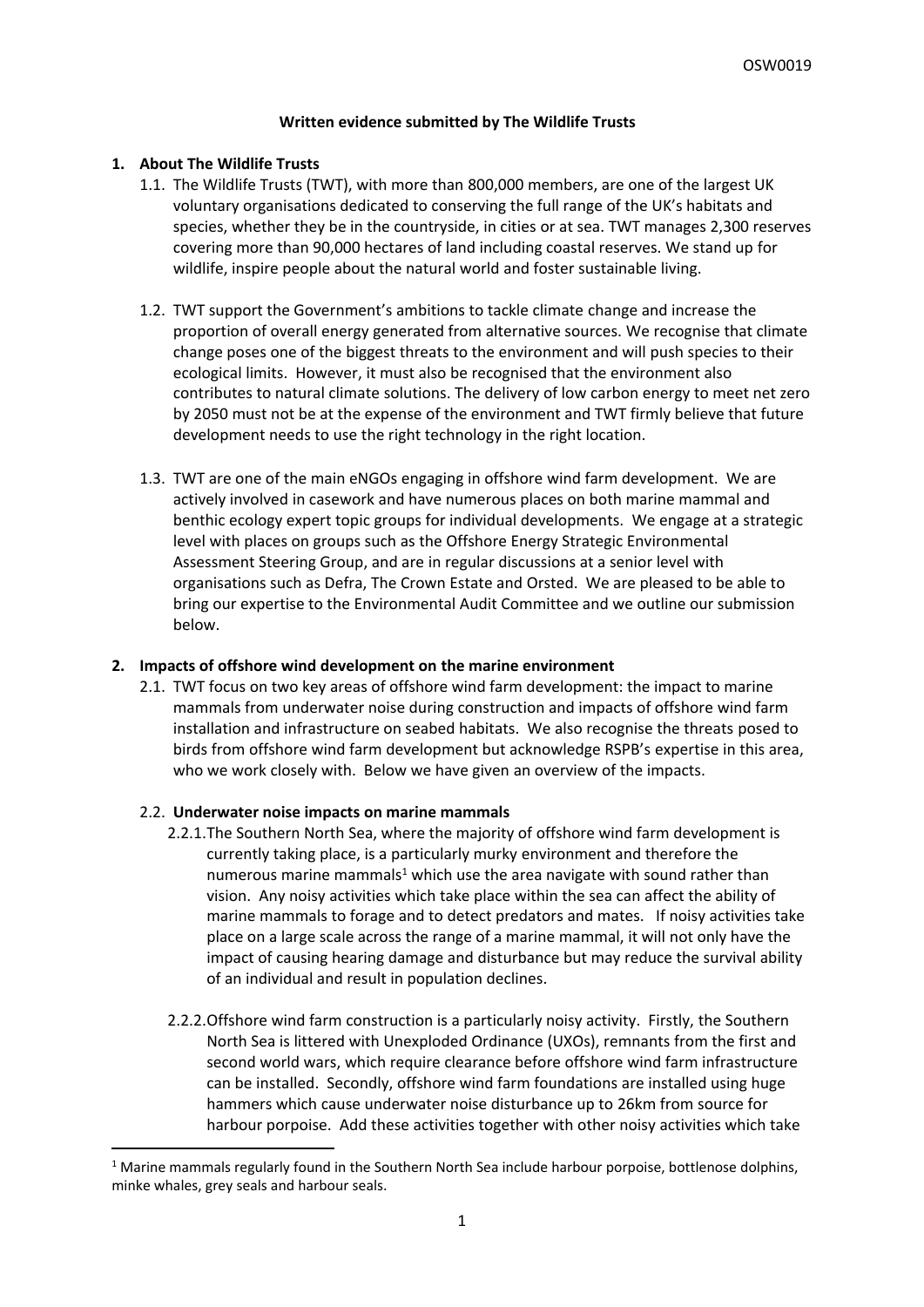place in the Southern North Sea, such as seismic surveys, and the cumulative underwater noise impacts on marine mammals could result in population losses. Bearing in mind that there is currently around 10GW of offshore wind farms installed, a huge amount of construction activity will need to take place in UK seas to meet the Committee on Climate Change's target of 75GW by 2050. Therefore, the impacts of underwater noise if not managed correctly will pose a threat to all marine mammal populations in all regions of the UK's seas.

2.2.3.It is important to highlight marine mammal monitoring needs to be improved, particularly in the Southern North Sea, to understand a) the impact of underwater noise from offshore wind cumulatively with other noisy activities and b) if management and mitigation, much of which is in its infancy in the UK, is fit for purpose to reduce underwater noise impacts to ensure that we do not see population declines in marine mammals species.

#### 2.3. **Impacts to seabed habitats**

- 2.3.1.Seabed or benthic habitats are at risk from offshore wind farm development. Impacts include:
	- Loss of habitat This can be temporary or permanent in nature and a particular risk to sensitive or irreplaceable habitats. Even when impacts are temporary, it takes a number of years for the seabed to recover.
	- Disturbance of habitat- This is normally classed as temporary. However, in some circumstances there can be repeated disturbance to habitats which significantly extends recovery time. For example, developers aim to bury cables below the seabed, but in some circumstances cables become exposed which has resulted in repeated installation activity in MPAs (Marine Protected Areas), slowing the recovery rate of a site and putting the condition of the site at risk.
- 2.3.2.We are already seeing the decline in MPA condition (see section 5) due to offshore wind farm infrastructure. TWT is concerned about impacts to the benthic environment based on the targets to meet 75GW of offshore wind by 2050. Offshore wind farms need to be located in the least damaging areas of our seas and also using the right technology to ensure that there will not be a decline in the condition of UK seas.

## **3. What level of output can the sector deliver in the UK, and what Government support would be needed to achieve this?**

3.1. This question carries a great deal of uncertainty when considering the sustainable development of offshore wind whilst ensuring the Good Environmental Status of our seas. TWT believe that if offshore wind farm development continues using the same approach and methods that have been used for the past 20 years, there will be a decline in the condition of the marine environment. To ensure the sustainable development of offshore wind without causing a decline in the marine environment, the following is required:

#### **3.1.1. Strong decision making**

Government must be coordinated and take a leading role in the future development of offshore wind. This will include strategic and spatial planning of future offshore wind farms to ensure that they avoid areas which are most sensitive for wildlife. Improvements to regulatory and consenting regimes are essential to achieve sustainable offshore wind farm development.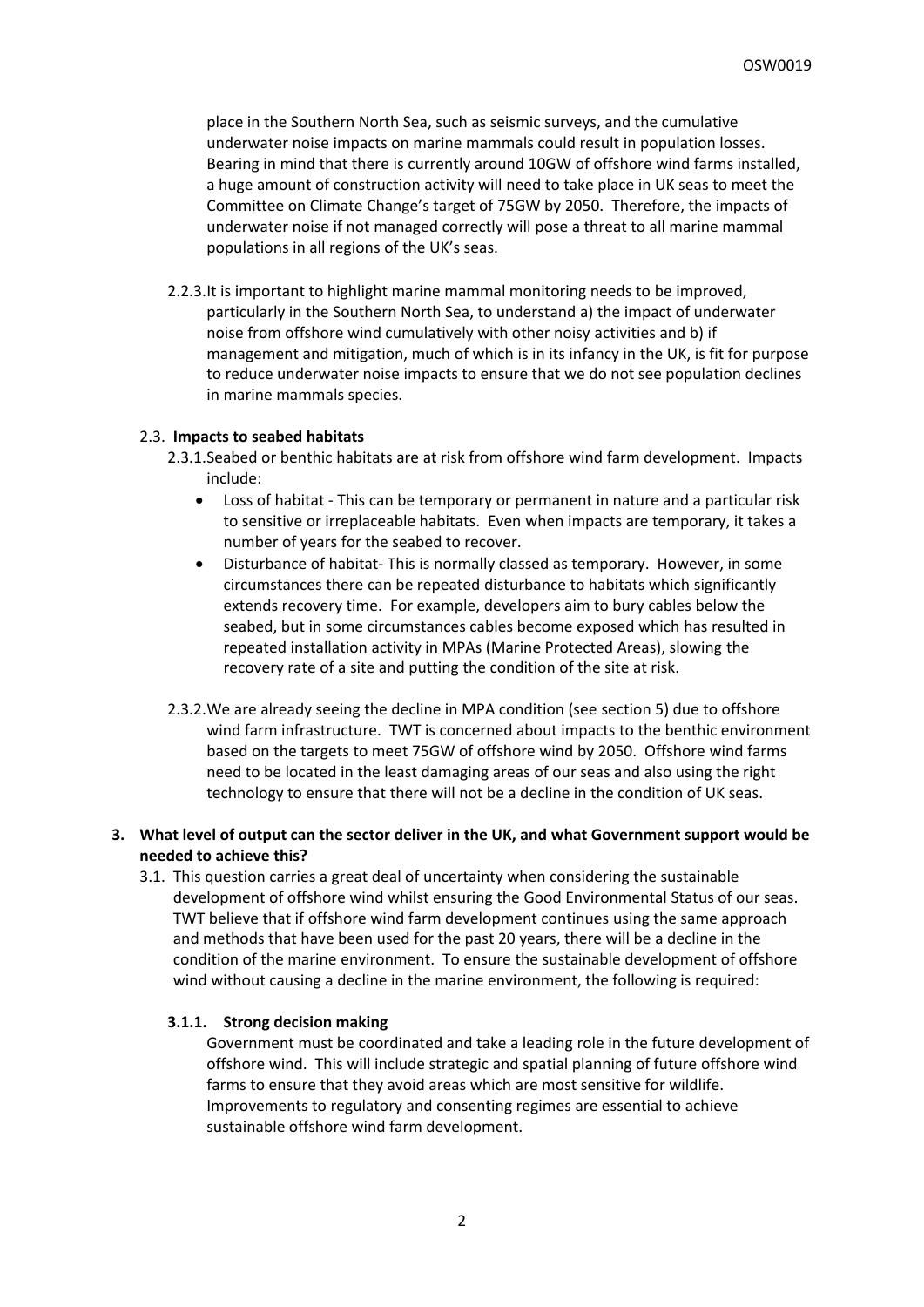## 3.1.2.**Evidence, research and tools**

There must be investment in strategic monitoring and wider work to understand cumulative impacts and environmental limits to ensure sustainable development of offshore wind. Evidence gaps must be mapped, and a programme of research implemented. The development of assessment and management tools will be essential to enable future offshore wind farm development.

## 3.1.3.**Good ecological management**

A strong understanding of impacts from offshore wind farm development must be developed, which will inform best practice in future planning. Where damage to habitats takes place, loss will need to be compensated for on a like for like basis. All future planning for offshore wind development must also incorporate the impact on the MPA network and Good Environmental Status in decision making. In all circumstances, offshore wind farm development will result in an improvement to marine ecology.

## 3.2. **Key actions required**

TWT believe the Strategic Enabling Actions Programme (SEAMAP) announced in the Offshore wind Farm Sector Deal<sup>2</sup> is the best forum to oversee strategic work required to ensure the sustainable development of the sector. TWT recommends the following as the top 5 priorities as part of a programme of strategic actions for future offshore wind farm development:

# **3.2.1. Strategic monitoring and mitigation of underwater noise impacts on harbour porpoise within the Southern North Sea.**

Although TWT welcomes the progress made on underwater noise management, we cannot currently agree that there will be no adverse effect on the Southern North Sea SAC from underwater noise, due to the lack of regulatory mechanism to manage cumulative impacts.

Investment in the development and implementation of a strategic programme of monitoring and mitigation is not only essential but urgently required based on the current roll-out of offshore wind farms. Future large-scale offshore wind farm deployment may not be possible without these mechanisms in place.

# **3.2.2. Identification of appropriate compensation, mitigation and enhancement approaches and mechanisms for delivery.**

To enable future large-scale deployment of offshore wind, difficult questions on compensation, mitigation and enhancement must be asked and solutions found. Compensation is already being considered at a project level for a number of offshore wind farms<sup>3</sup>. TWT must emphasise that we consider it essential for a pause in decision making to be made at a project level to ensure strategic and project level conversations on compensation to run parallel to ensure the right outcome for developers and to ensure the long term coherence of the UK MPA network.

<sup>2</sup> Offshore Wind Sector Deal

[https://assets.publishing.service.gov.uk/government/uploads/system/uploads/attachment\\_data/file/790950/](https://assets.publishing.service.gov.uk/government/uploads/system/uploads/attachment_data/file/790950/BEIS_Offshore_Wind_Single_Pages_web_optimised.pdf) BEIS Offshore Wind Single Pages web optimised.pdf

<sup>3</sup> For example, Hornsea Three [https://infrastructure.planninginspectorate.gov.uk/projects/eastern/hornsea](https://infrastructure.planninginspectorate.gov.uk/projects/eastern/hornsea-project-three-offshore-wind-farm/)[project-three-offshore-wind-farm/](https://infrastructure.planninginspectorate.gov.uk/projects/eastern/hornsea-project-three-offshore-wind-farm/) and Norfolk Vanguard

<https://infrastructure.planninginspectorate.gov.uk/projects/eastern/norfolk-vanguard/>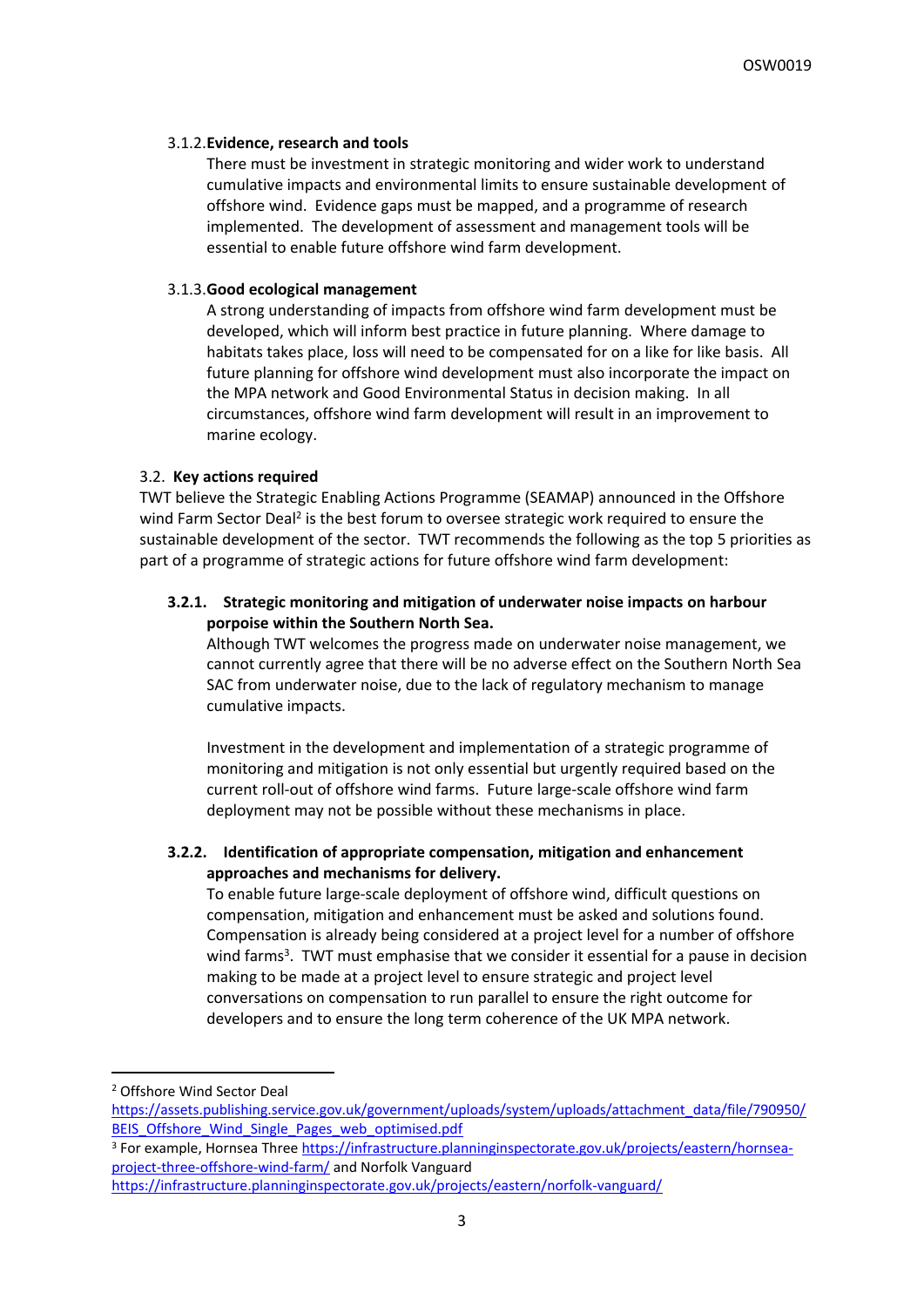TWT recommend a series of stakeholder workshops to initially discuss the issues and suggest possible solutions. Discussions must centre around the ecological coherence of the MPA network and improvement to the Good Ecological Status of the marine environment.

**3.2.3. Mapping of environmental and ecological evidence gaps to inform future offshore wind farm development resulting in the delivery of a prioritised monitoring and research programme** 

Targeted research and monitoring to gather evidence must be put in place to enable future offshore wind farm development. This should include a review of existing evidence, including that gained as part of consented schemes. A programme of work to address cumulative impacts should prioritised. Existing research programmes should also be taken into account e.g. ScotMER<sup>4</sup>, Offshore Energy SEA research programme<sup>5</sup> .

## **3.2.4. Developing a truly spatial approach to marine planning**

75GW by 2050 will not be achieved without the implementation of spatial planning. We propose that the offshore wind farm target of 75GW by 2050 is used as a marine spatial planning case study, which will result in an understanding in the spatial requirements required to achieve this target.

# **3.2.5. Development of a strategic approach to cabling to reduce the ecological impacts on the marine environment as well as limitations to future offshore wind farm deployment**

The planning of future cable routes will be one of the major limitations in future offshore wind farm development. Access to the coast is becoming increasingly difficult with the range infrastructure which is already in place within the sea and coastal areas. In addition, there is increasing pressures on the marine environment from cabling infrastructure and we are already seeing a decline in MPA condition from cabling. A strategic approach to future cabling must be considered to meet future ambitions for offshore wind farm development.

## **4. How might the UK take advantage of further technological advances in offshore floating wind technology, particularly in relation to floating arrays?**

4.1. Floating wind may reduce environmental impacts in some circumstances, but it is important to highlight evidence gaps in terms of impacts on marine mammals and benthic habitats. We propose that floating wind should be implemented at a small scale, potentially as pilot projects, to establish a good baseline and to monitor impacts in order to plan and mitigate against impacts of large-scale deployment. Potential impacts that require consideration are outlined below.

## 4.2. **Marine mammals**

Floating wind developments will require multiple tension lines and anchoring to keep installations in place. Despite the potential reduced underwater noise impacts on marine mammals during installation, there is little information on how tension lines would affect UK marine mammals, especially in terms of barrier effects. We would expect reduced underwater noise impacts on

<sup>4</sup> ScotMER <https://www2.gov.scot/Topics/marine/marineenergy/mre/research>

<sup>5</sup> Offshore Energy Strategic Environmental Assessment Programme

[https://www.gov.uk/government/publications/uk-offshore-energy-strategic-environmental-assessment](https://www.gov.uk/government/publications/uk-offshore-energy-strategic-environmental-assessment-research-projects)[research-projects](https://www.gov.uk/government/publications/uk-offshore-energy-strategic-environmental-assessment-research-projects)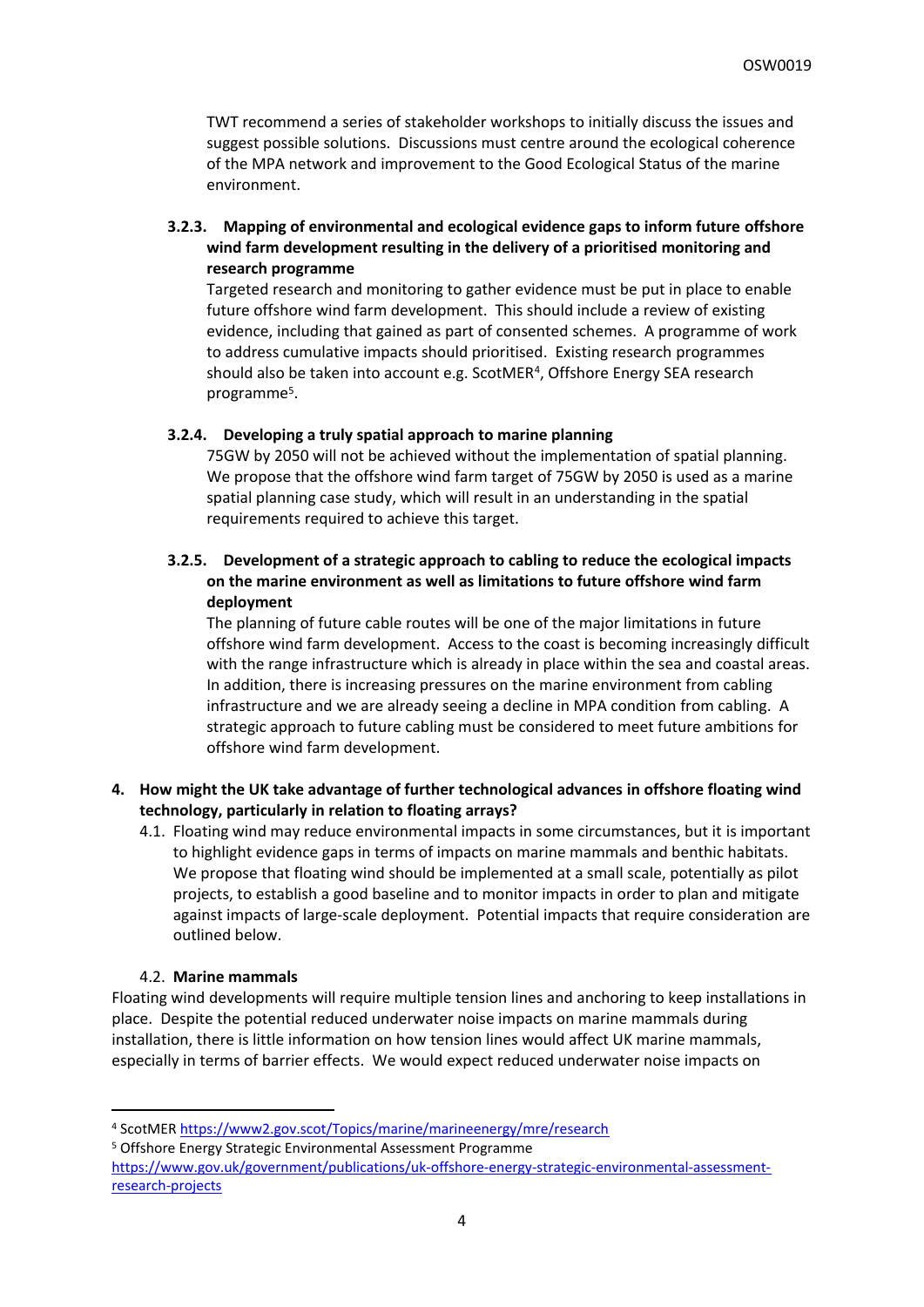marine mammals from the installation of anchors, but further information would be required to give certainty around this.

## 4.3. **Benthic habitats**

The anchoring required for floating wind developments could also have benthic impacts, including the loss and disturbance of habitats. Floating wind infrastructure will be installed in deeper areas where less data is available on the type and sensitivity of benthic habitats. It is important to establish pilots to collect baseline data on benthic habitats in order to fully assess and manage the impacts of floating wind infrastructure on these habitats.

- **5. How well is the UK industry managing the environmental and social impacts of offshore wind farm installations, particularly on coastal communities with transmission-cable landing site?**
	- 5.1. TWT would like to highlight that a number of MPAs are already either in unfavourable condition due to offshore wind farm development or at risk from this activity. TWT are aware of impacts and threats to the following sites, however there may be other MPAs which have been placed into a negative condition due to offshore wind farm development:
		- Haisborough, Hammond and Winterton SAC<sup>6</sup>

Condition assessment by Natural England states that the whole site is 100% in unfavourable condition, with offshore wind farm cables contributing to a loss of habitat within the site.

Inner Dowsing, Race Bank and North Ridge SAC<sup>7</sup>

As above, condition assessment by Natural England states that that the areas which have been assessed are in unfavourable condition, with offshore wind farm located within the site contributing to a loss of habitat.

The Wash and North Norfolk Coast SAC<sup>8</sup>

Condition assessment by Natural England states that the site is at risk from offshore wind farm cable installation.

5.2. Offshore wind farm cabling poses a significant threat to MPAs. As highlighted, we are already seeing a decline in MPA condition from existing offshore wind farms and the threat will only increase from multiple offshore wind farm projects in the pipeline in the Southern North Sea. We are aware of concerns being raised about the impact of multiple offshore wind farm cables along the east coast from an onshore perspective but must emphasise that the threats to the marine environment are also significant. As outlined in section 3, TWT are calling for a strategic approach to offshore wind farm cabling. To achieve this, a review of the regulatory mechanism for cabling will be required. In addition to this, there must be a join up between onshore and offshore discussions regarding a strategic approach to cabling.

<sup>6</sup> Site condition for Haisborough, Hammond and Winterton SAC

[https://designatedsites.naturalengland.org.uk/MarineCondition/publicFeatures.aspx?SiteCode=UK0030369&Si](https://designatedsites.naturalengland.org.uk/MarineCondition/publicFeatures.aspx?SiteCode=UK0030369&SiteName=hais&countyCode=&responsiblePerson=&SeaArea=&IFCAArea=) [teName=hais&countyCode=&responsiblePerson=&SeaArea=&IFCAArea=](https://designatedsites.naturalengland.org.uk/MarineCondition/publicFeatures.aspx?SiteCode=UK0030369&SiteName=hais&countyCode=&responsiblePerson=&SeaArea=&IFCAArea=)

<sup>7</sup> Site condition for Inner Dowsing, Race Bank and North Ridge SAC

[https://designatedsites.naturalengland.org.uk/MarineCondition/publicFeatures.aspx?SiteCode=UK0030370&Si](https://designatedsites.naturalengland.org.uk/MarineCondition/publicFeatures.aspx?SiteCode=UK0030370&SiteName=inner%20dows&countyCode=&responsiblePerson=&SeaArea=&IFCAArea=) [teName=inner%20dows&countyCode=&responsiblePerson=&SeaArea=&IFCAArea=](https://designatedsites.naturalengland.org.uk/MarineCondition/publicFeatures.aspx?SiteCode=UK0030370&SiteName=inner%20dows&countyCode=&responsiblePerson=&SeaArea=&IFCAArea=)

<sup>8</sup> Site condition for The Wash and North Norfolk Coast SAC

[https://designatedsites.naturalengland.org.uk/MarineCondition/publicFeatures.aspx?SiteCode=UK0017075&Si](https://designatedsites.naturalengland.org.uk/MarineCondition/publicFeatures.aspx?SiteCode=UK0017075&SiteName=wash&countyCode=&responsiblePerson=&SeaArea=&IFCAArea=) [teName=wash&countyCode=&responsiblePerson=&SeaArea=&IFCAArea=](https://designatedsites.naturalengland.org.uk/MarineCondition/publicFeatures.aspx?SiteCode=UK0017075&SiteName=wash&countyCode=&responsiblePerson=&SeaArea=&IFCAArea=)